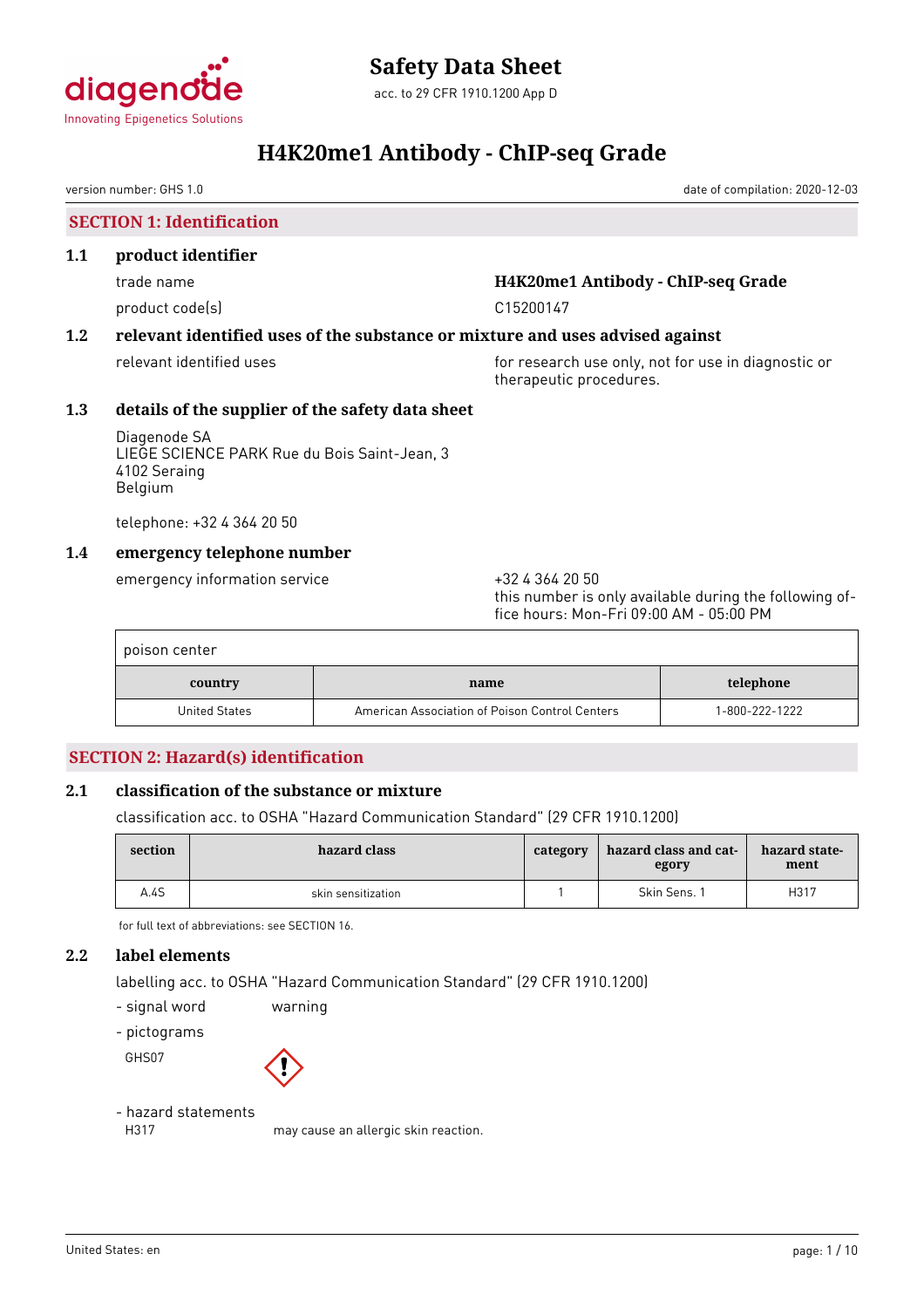

version number: GHS 1.0 date of compilation: 2020-12-03

| - precautionary statements |                                                                            |
|----------------------------|----------------------------------------------------------------------------|
| P <sub>261</sub>           | avoid breathing dust/fume/gas/mist/vapors/spray.                           |
| P <sub>272</sub>           | contaminated work clothing must not be allowed out of the workplace.       |
| P280                       | wear protective gloves/protective clothing/eye protection/face protection. |
| P302+P352                  | if on skin: Wash with plenty of water.                                     |
| P321                       | specific treatment (see on this label).                                    |
| P333+P313                  | if skin irritation or rash occurs: Get medical advice/attention.           |
| P363                       | wash contaminated clothing before reuse.                                   |
| P501                       | dispose of contents/container to industrial combustion plant.              |
|                            |                                                                            |

- hazardous ingredients for labelling proclin 300

#### **2.3 other hazards**

hazards not otherwise classified

harmful to aquatic life (GHS category 3: aquatic toxicity - acute).

results of PBT and vPvB assessment

this mixture does not contain any substances that are assessed to be a PBT or a vPvB.

# **SECTION 3: Composition/information on ingredients**

#### **3.1 substances**

not relevant (mixture)

### **3.2 <b>mixtures** description of the mixture

This product is composed of antibodies in aqueous buffer solution. It contains 0.05% sodium azide and 0,05% ProClin™ 300 as preservative.

| name of substance | identifier           | $wt\%$ | classification acc. to GHS                                                                                                            | pictograms |
|-------------------|----------------------|--------|---------------------------------------------------------------------------------------------------------------------------------------|------------|
| proclin 300       | CAS No<br>55965-84-9 | 0.05   | Acute Tox. 4 / H302<br>Acute Tox. 3 / H311<br>Acute Tox. 4 / H332<br>Skin Corr. 1B / H314<br>Eye Dam. 1 / H318<br>Skin Sens. 1 / H317 | ₩<br>$-26$ |

for full text of abbreviations: see SECTION 16.

#### **SECTION 4: First-aid measures**

#### **4.1 description of first- aid measures**

#### general notes

do not leave affected person unattended. remove victim out of the danger area. keep affected person warm, still and covered. take off immediately all contaminated clothing. in all cases of doubt, or when symptoms persist, seek medical advice. in case of unconsciousness place person in the recovery position. Never give anything by mouth.

#### following inhalation

if breathing is irregular or stopped, immediately seek medical assistance and start first aid actions. provide fresh air.

following skin contact

wash with plenty of soap and water.

#### following eye contact

remove contact lenses, if present and easy to do. Continue rinsing. irrigate copiously with clean, fresh water for at least 10 minutes, holding the eyelids apart.

#### following ingestion

rinse mouth with water (only if the person is conscious). do NOT induce vomiting.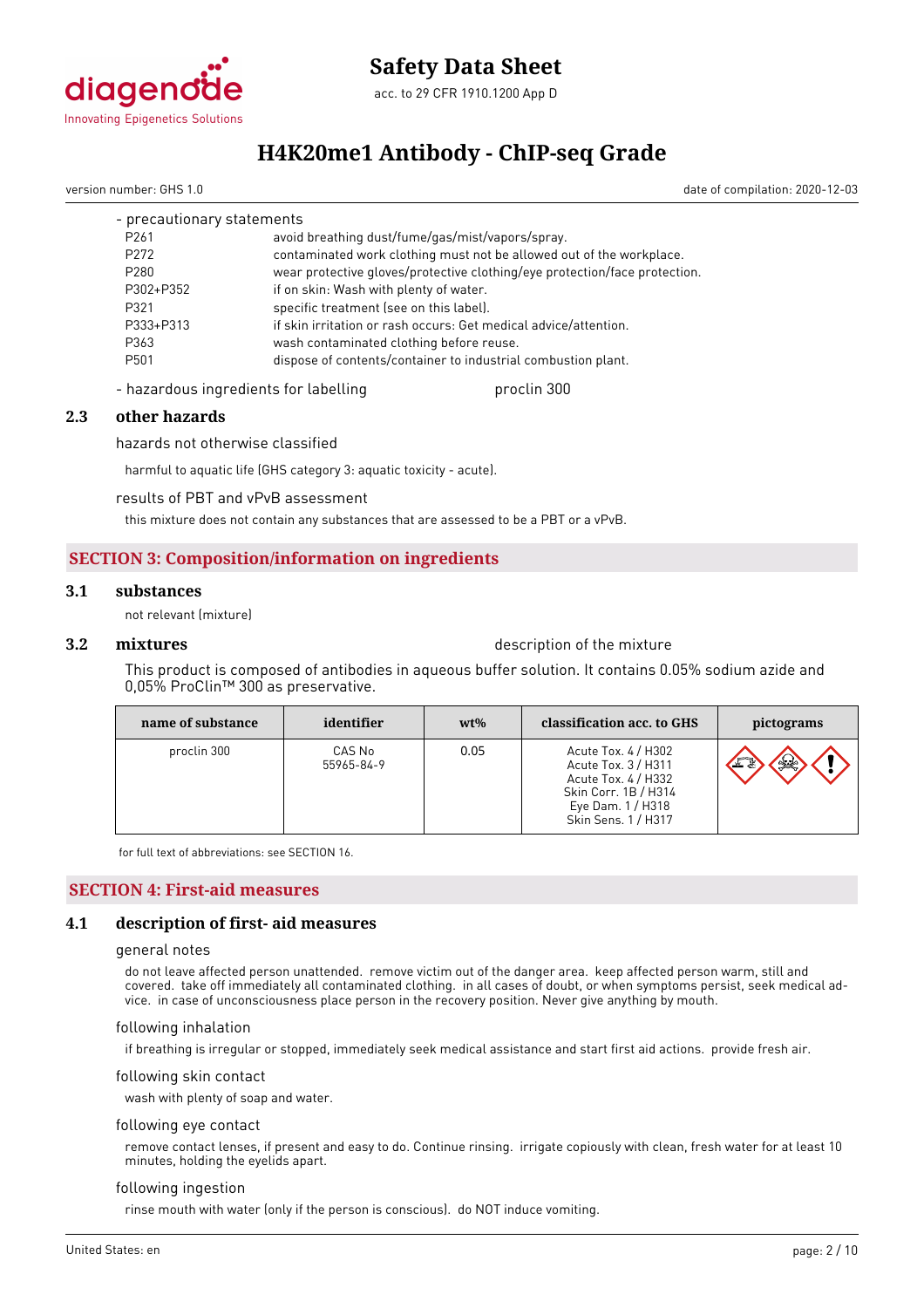

version number: GHS 1.0 date of compilation: 2020-12-03

# **4.2 most important symptoms and effects, both acute and delayed**

symptoms and effects are not known to date.

# **4.3 indication of any immediate medical attention and special treatment needed**

none

# **SECTION 5: Fire-fighting measures**

### **5.1 extinguishing media**

suitable extinguishing media water spray, BC-powder, carbon dioxide (CO2)

unsuitable extinguishing media water jet

### **5.2 special hazards arising from the substance or mixture**

hazardous combustion products nitrogen oxides (NOx)

### **5.3 advice for firefighters**

in case of fire and/or explosion do not breathe fumes. coordinate firefighting measures to the fire surroundings. do not allow firefighting water to enter drains or water courses. collect contaminated firefighting water separately. fight fire with normal precautions from a reasonable distance.

# **SECTION 6: Accidental release measures**

# **6.1 personal precautions, protective equipment and emergency procedures**

for non-emergency personnel

remove persons to safety.

for emergency responders wear breathing apparatus if exposed to vapors/dust/aerosols/gases.

#### **6.2 environmental precautions**

keep away from drains, surface and ground water. retain contaminated washing water and dispose of it.

# **6.3 methods and material for containment and cleaning up**

advice on how to contain a spill

covering of drains

advice on how to clean up a spill

wipe up with absorbent material (e.g. cloth, fleece). collect spillage: sawdust, kieselgur (diatomite), sand, universal binder

appropriate containment techniques

use of adsorbent materials.

other information relating to spills and releases

place in appropriate containers for disposal. ventilate affected area.

#### **6.4 reference to other sections**

hazardous combustion products: see section 5. personal protective equipment: see section 8. incompatible materials: see section 10. disposal considerations: see section 13.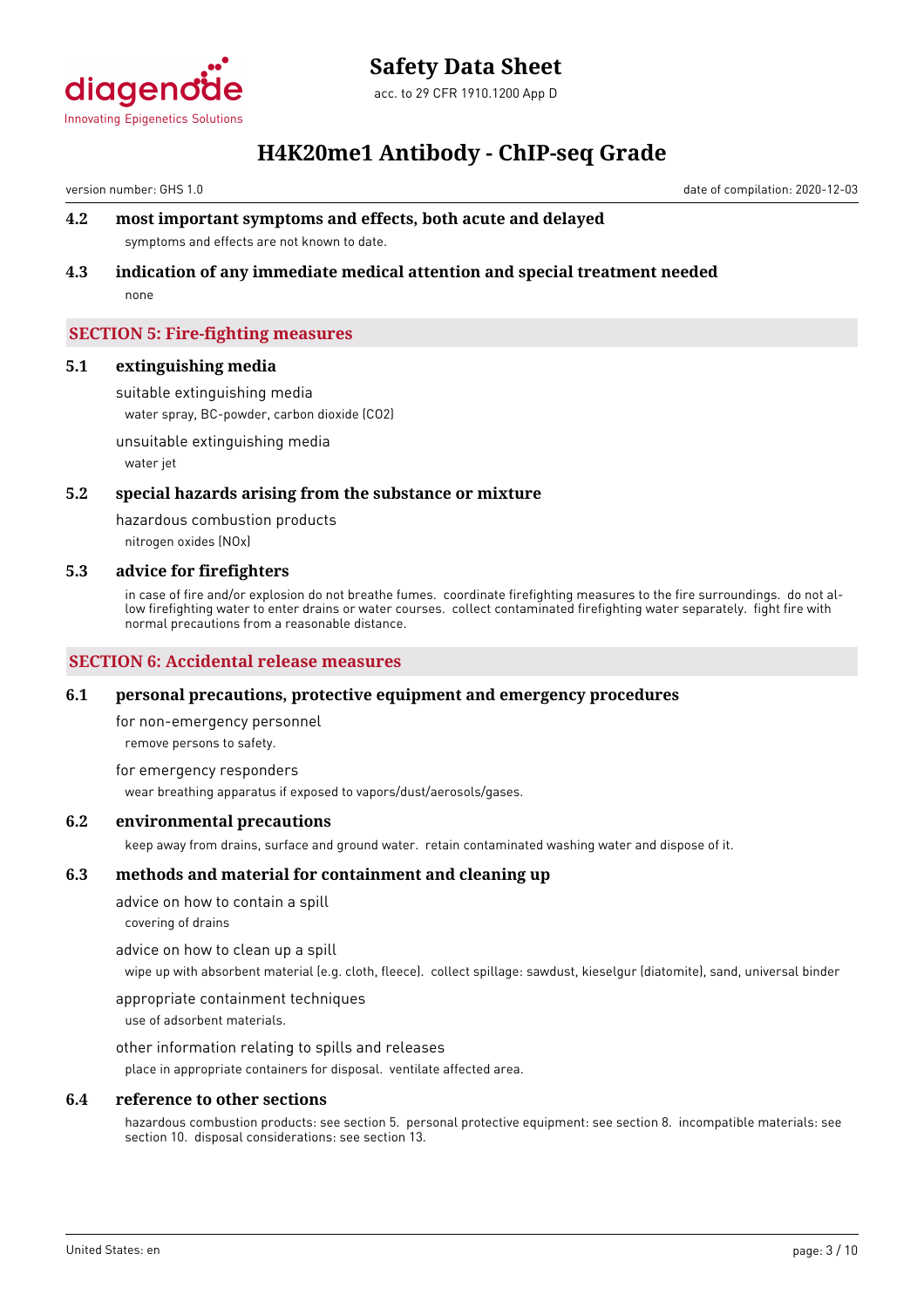

version number: GHS 1.0 date of compilation: 2020-12-03

# **SECTION 7: Handling and storage**

# **7.1 precautions for safe handling**

#### recommendations

- measures to prevent fire as well as aerosol and dust generation

use local and general ventilation. use only in well-ventilated areas.

#### advice on general occupational hygiene

wash hands after use. do not eat, drink and smoke in work areas. remove contaminated clothing and protective equipment before entering eating areas. never keep food or drink in the vicinity of chemicals. never place chemicals in containers that are normally used for food or drink. keep away from food, drink and animal feedingstuffs.

### **7.2 conditions for safe storage, including any incompatibilities**

control of the effects

protect against external exposure, such as

frost

#### **7.3 specific end use(s)**

see section 16 for a general overview.

### **SECTION 8: Exposure controls/personal protection**

#### **8.1 control parameters**

this information is not available.

| relevant DNELs of components of the mixture |            |          |                          |                                       |                   |                              |
|---------------------------------------------|------------|----------|--------------------------|---------------------------------------|-------------------|------------------------------|
| name of substance                           | CAS No     | endpoint | threshold<br>level       | protection goal,<br>route of exposure | used in           | exposure time                |
| proclin 300                                 | 55965-84-9 | DNEL     | $0.02 \,\mathrm{mg/m^3}$ | human, inhalatory                     | worker (industry) | chronic - local ef-<br>fects |
| proclin 300                                 | 55965-84-9 | DNEL     | $0.04 \,\mathrm{mq/m^3}$ | human, inhalatory                     | worker (industry) | acute - local effects        |

| relevant PNECs of components of the mixture |               |             |                                     |                       |                                 |                                 |
|---------------------------------------------|---------------|-------------|-------------------------------------|-----------------------|---------------------------------|---------------------------------|
| name of substance                           | <b>CAS No</b> | endpoint    | threshold<br>level                  | organism              | environmental<br>compartment    | exposure time                   |
| proclin 300                                 | 55965-84-9    | PNEC        | $3.39$ <sup>µg</sup> / <sub>l</sub> | aquatic organisms     | freshwater                      | short-term (single<br>instancel |
| proclin 300                                 | 55965-84-9    | PNEC        | $3.39~\frac{\mu g}{\sigma}$         | aquatic organisms     | marine water                    | short-term (single<br>instancel |
| proclin 300                                 | 55965-84-9    | PNEC        | $0.23 \frac{mg}{l}$                 | aquatic organisms     | sewage treatment<br>plant (STP) | short-term (single<br>instancel |
| proclin 300                                 | 55965-84-9    | <b>PNEC</b> | $0.027 \frac{mg}{ka}$               | aquatic organisms     | freshwater sedi-<br>ment        | short-term (single<br>instancel |
| proclin 300                                 | 55965-84-9    | PNEC        | $0.027 \frac{mg}{ka}$               | aquatic organisms     | marine sediment                 | short-term (single<br>instancel |
| proclin 300                                 | 55965-84-9    | PNEC        | $0.01 \frac{mg}{kg}$                | terrestrial organisms | soil                            | short-term (single<br>instancel |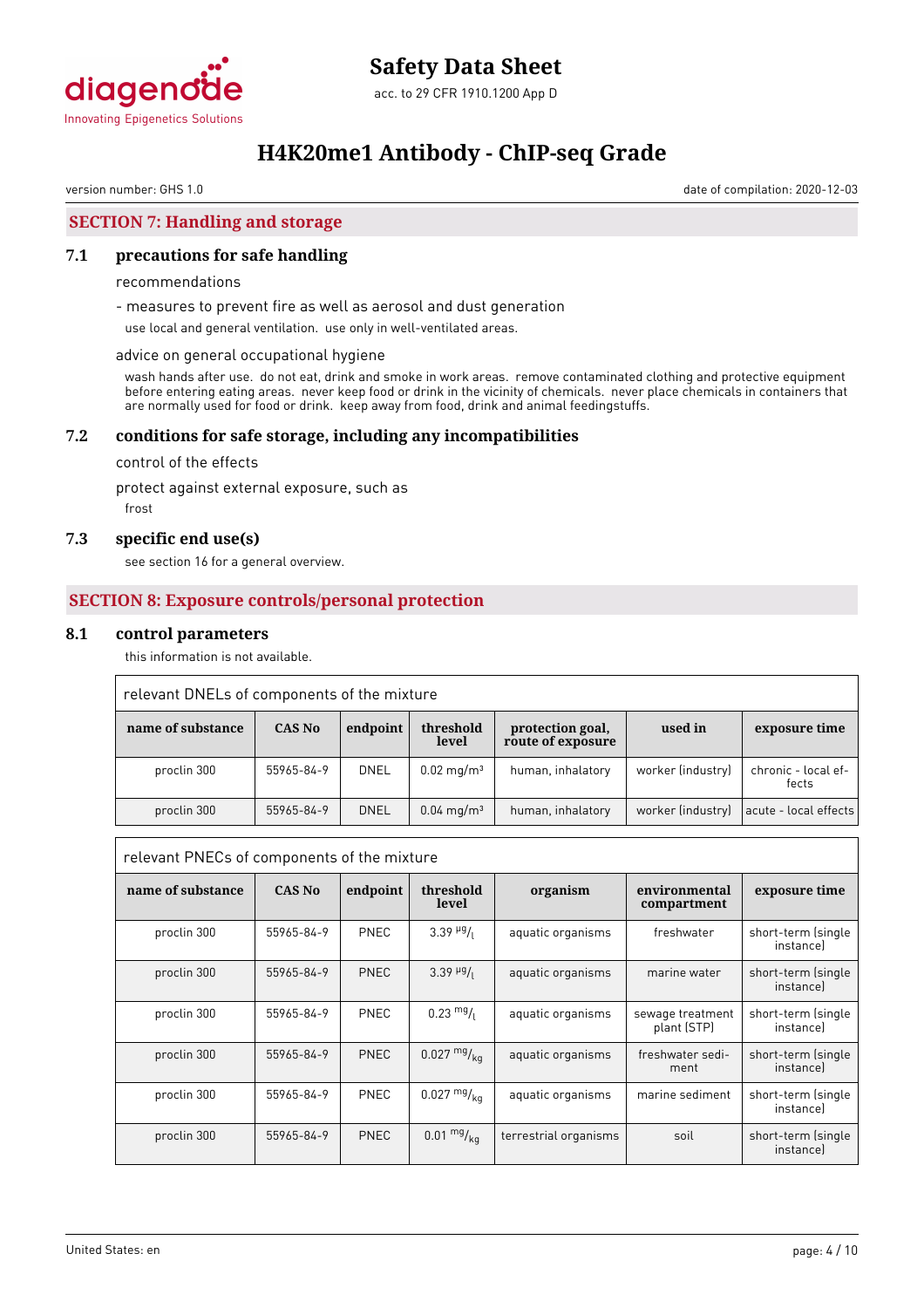

# **Safety Data Sheet**

acc. to 29 CFR 1910.1200 App D

# **H4K20me1 Antibody - ChIP-seq Grade**

version number: GHS 1.0 date of compilation: 2020-12-03

# **8.2 exposure controls**

appropriate engineering controls

general ventilation.

individual protection measures (personal protective equipment)

# eye/face protection

wear eye/face protection.

# skin protection

- hand protection

wear suitable gloves. chemical protection gloves are suitable, which are tested according to EN 374. check leak-tightness/ impermeability prior to use. in the case of wanting to use the gloves again, clean them before taking off and air them well. for special purposes, it is recommended to check the resistance to chemicals of the protective gloves mentioned above together with the supplier of these gloves.

#### - other protection measures

take recovery periods for skin regeneration. preventive skin protection (barrier creams/ointments) is recommended. wash hands thoroughly after handling.

#### respiratory protection

in case of inadequate ventilation wear respiratory protection.

#### environmental exposure controls

use appropriate container to avoid environmental contamination. keep away from drains, surface and ground water.

# **SECTION 9: Physical and chemical properties**

# **9.1 information on basic physical and chemical properties**

#### **appearance**

| physical state | liquid    |
|----------------|-----------|
| color          | colorless |
| odor           | odorless  |

# **other safety parameters**

| pH (value)                              | not determined        |
|-----------------------------------------|-----------------------|
| melting point/freezing point            | not determined        |
| initial boiling point and boiling range | not determined        |
| flash point                             | not determined        |
| evaporation rate                        | not determined        |
| flammability (solid, gas)               | not relevant, (fluid) |
| explosive limits                        | not determined        |
| vapor pressure                          | not determined        |
| density                                 | not determined        |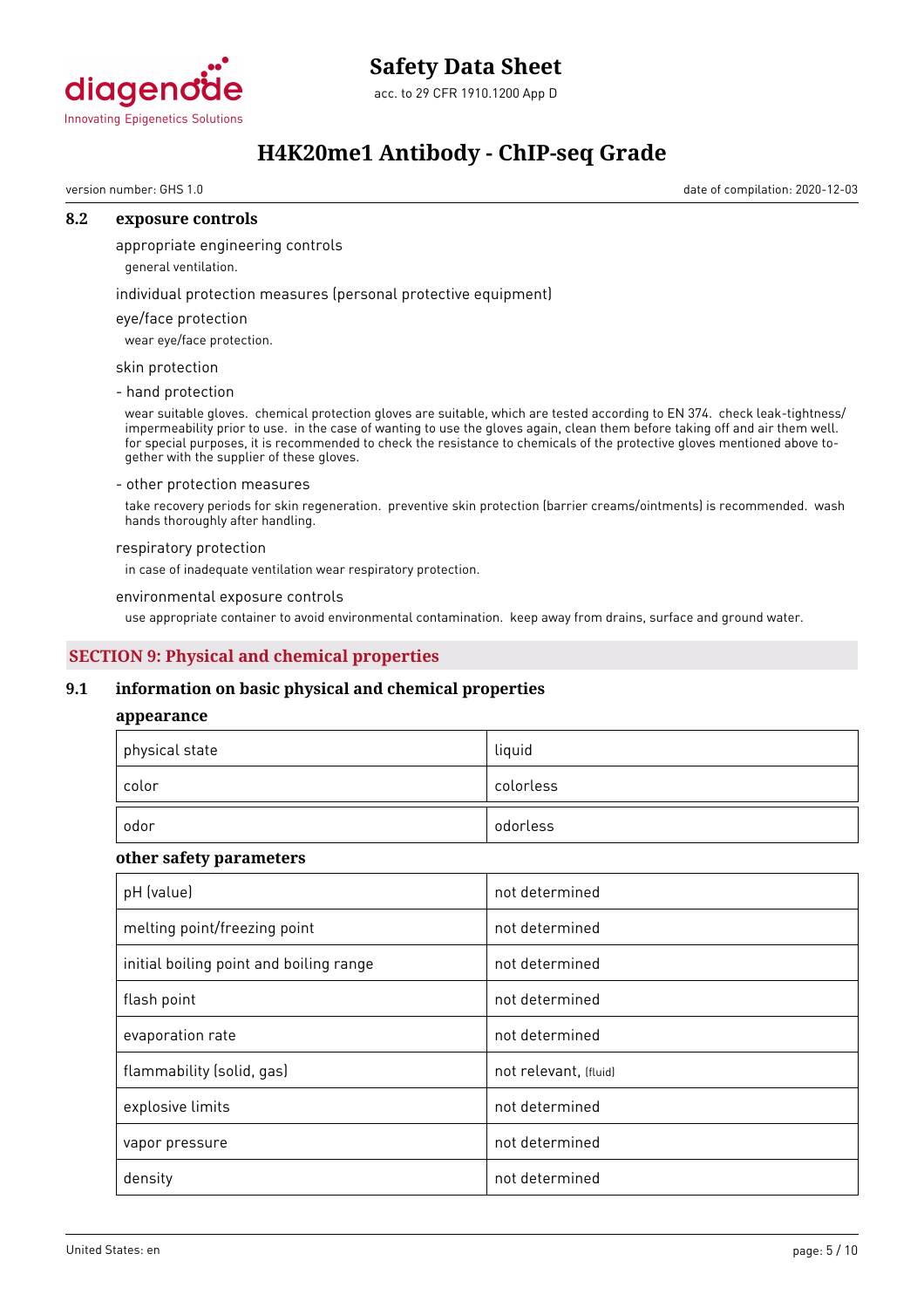

version number: GHS 1.0 date of compilation: 2020-12-03

|     | vapor density               | this information is not available             |
|-----|-----------------------------|-----------------------------------------------|
|     | relative density            | information on this property is not available |
|     | solubility(ies)             | not determined                                |
|     | partition coefficient       |                                               |
|     | - n-octanol/water (log KOW) | this information is not available             |
|     | auto-ignition temperature   | not determined                                |
|     | viscosity                   | not determined                                |
|     | explosive properties        | none                                          |
|     | oxidizing properties        | none                                          |
| 9.2 | other information           | there is no additional information            |

# **SECTION 10: Stability and reactivity**

#### **10.1 reactivity**

concerning incompatibility: see below "Conditions to avoid" and "Incompatible materials".

#### **10.2 chemical stability**

see below "Conditions to avoid".

**10.3 possibility of hazardous reactions**

no known hazardous reactions.

# **10.4 conditions to avoid**

there are no specific conditions known which have to be avoided.

#### **10.5 incompatible materials**

there is no additional information.

#### **10.6 hazardous decomposition products**

reasonably anticipated hazardous decomposition products produced as a result of use, storage, spill and heating are not known. hazardous combustion products: see section 5.

# **SECTION 11: Toxicological information**

#### **11.1 information on toxicological effects**

test data are not available for the complete mixture.

classification procedure

the method for classification of the mixture is based on ingredients of the mixture (additivity formula).

#### **classification acc. to OSHA "Hazard Communication Standard" (29 CFR 1910.1200)**

acute toxicity

shall not be classified as acutely toxic.

skin corrosion/irritation

shall not be classified as corrosive/irritant to skin.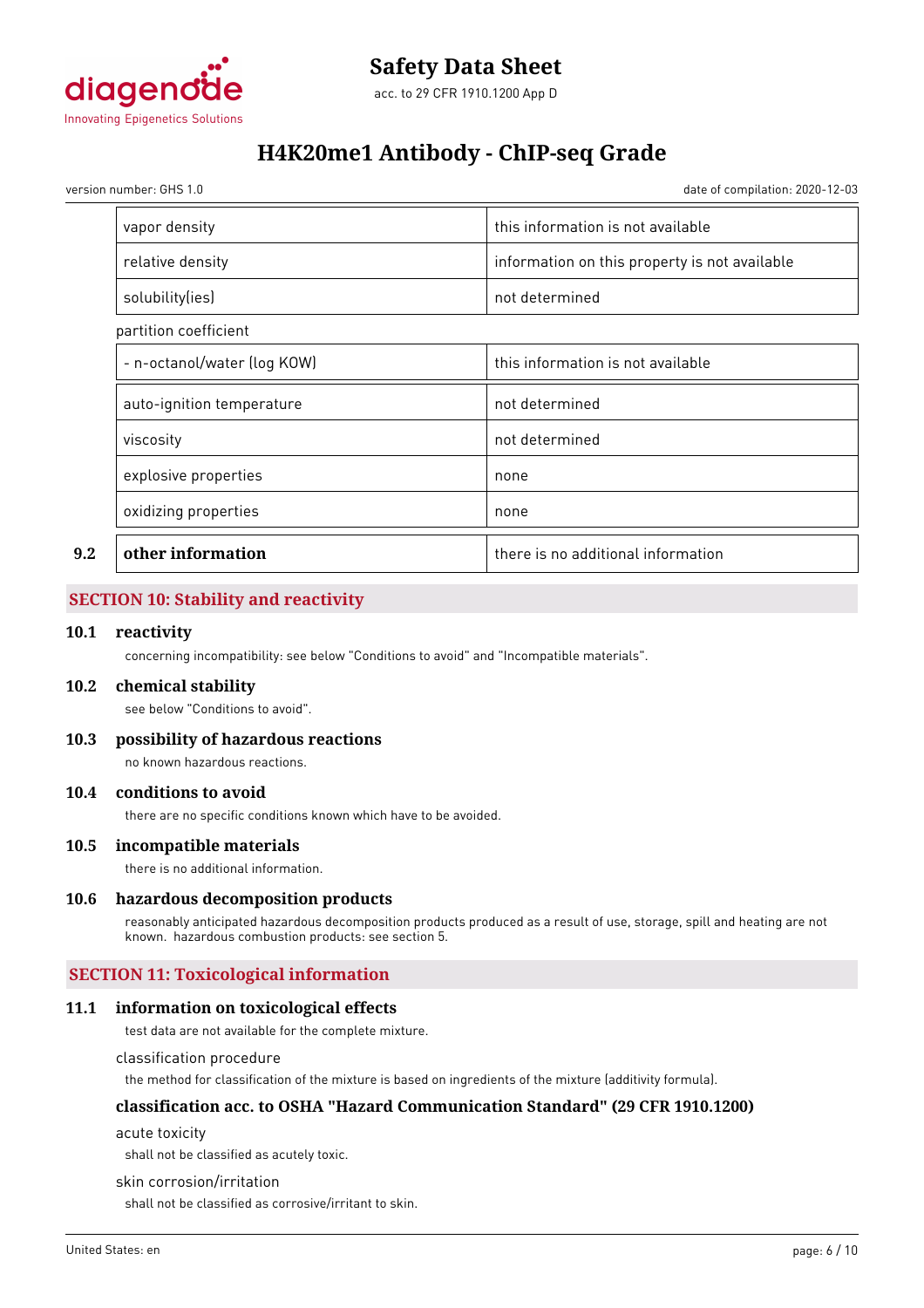

acc. to 29 CFR 1910.1200 App D



# **H4K20me1 Antibody - ChIP-seq Grade**

version number: GHS 1.0 date of compilation: 2020-12-03

serious eye damage/eye irritation

shall not be classified as seriously damaging to the eye or eye irritant.

respiratory or skin sensitization

may cause an allergic skin reaction.

# germ cell mutagenicity

shall not be classified as germ cell mutagenic.

# carcinogenicity

shall not be classified as carcinogenic.

reproductive toxicity

shall not be classified as a reproductive toxicant.

specific target organ toxicity - single exposure shall not be classified as a specific target organ toxicant (single exposure).

# specific target organ toxicity - repeated exposure

shall not be classified as a specific target organ toxicant (repeated exposure).

#### aspiration hazard

shall not be classified as presenting an aspiration hazard.

# **SECTION 12: Ecological information**

#### **12.1 toxicity**

harmful to aquatic life.

| aquatic toxicity (acute) of components of the mixture |            |          |                       |                       |                  |
|-------------------------------------------------------|------------|----------|-----------------------|-----------------------|------------------|
| name of substance                                     | CAS No     | endpoint | value                 | species               | exposure<br>time |
| proclin 300                                           | 55965-84-9 | LC50     | $0.19 \frac{mg}{L}$   | fish                  | 96 h             |
| proclin 300                                           | 55965-84-9 | EC50     | $0.16 \frac{mg}{l}$   | aquatic invertebrates | 48 h             |
| proclin 300                                           | 55965-84-9 | ErC50    | $19.9$ $\frac{19}{1}$ | algae                 | 72 h             |

# **12.2 persistence and degradability**

data are not available.

# **12.3 bioaccumulative potential**

data are not available.

# **12.4 mobility in soil**

data are not available.

# **12.5 results of PBT and vPvB assessment**

data are not available.

### **12.6 other adverse effects**

data are not available.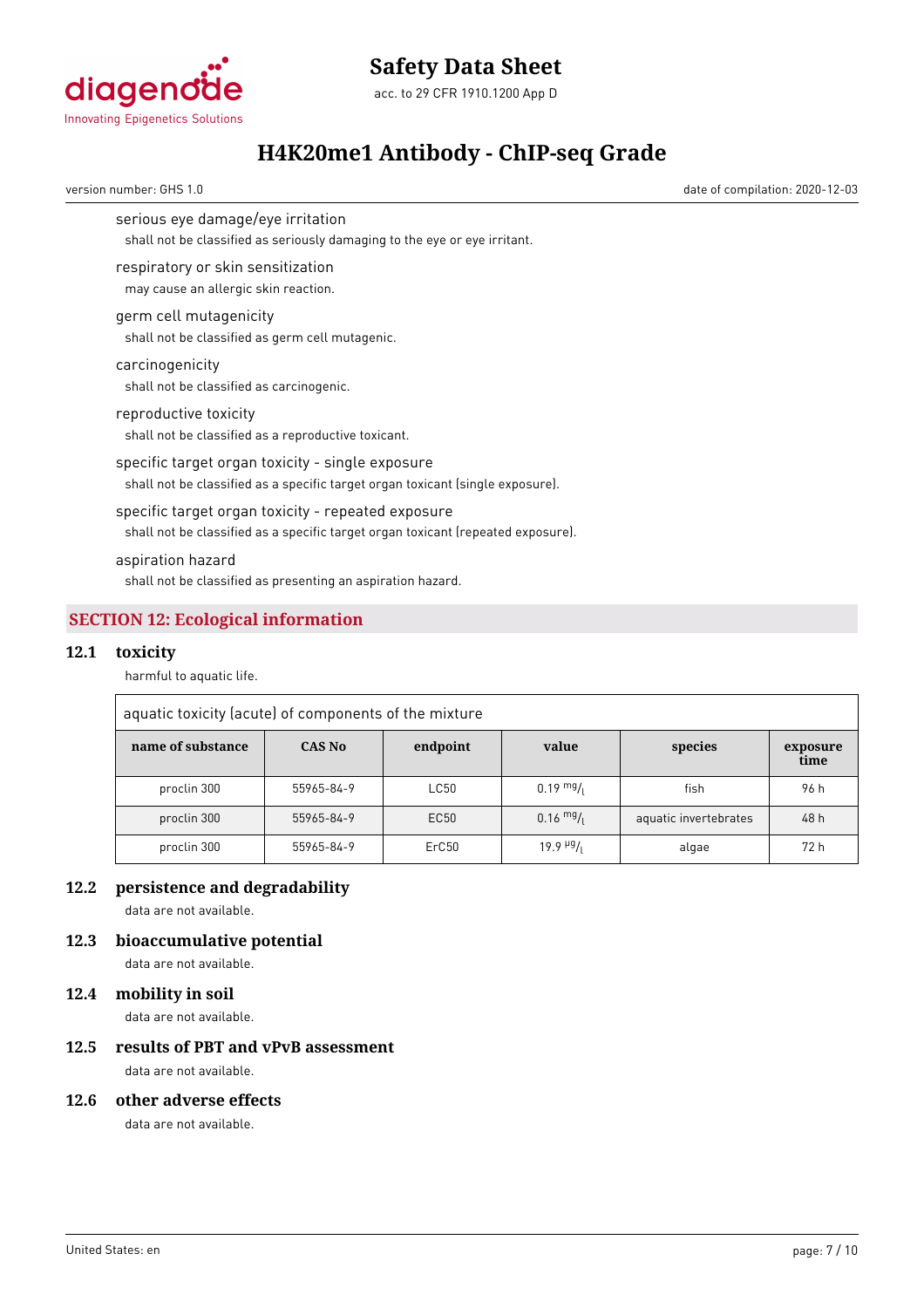

version number: GHS 1.0 date of compilation: 2020-12-03

# **SECTION 13: Disposal considerations**

# **13.1 waste treatment methods**

sewage disposal-relevant information

do not empty into drains. avoid release to the environment. Refer to special instructions/safety data sheets.

waste treatment of containers/packages

completely emptied packages can be recycled. handle contaminated packages in the same way as the substance itself.

# **remarks**

please consider the relevant national or regional provisions. waste shall be separated into the categories that can be handled separately by the local or national waste management facilities.

|  | <b>SECTION 14: Transport information</b> |
|--|------------------------------------------|
|--|------------------------------------------|

- 
- **14.2 UN proper shipping name** not assigned
- **14.3 transport hazard class(es)** not assigned
- **14.4 packing group** not assigned
- 

**14.1 UN number 14.1 UN** number

- 
- 
- 

**14.5 environmental hazards non-environmentally hazardous acc. to the danger**ous goods regulations

- **14.6 special precautions for user** there is no additional information.
- **14.7 transport in bulk according to Annex II of MARPOL and the IBC Code**

the cargo is not intended to be carried in bulk.

# **Information for each of the UN Model Regulations**

# **transport of dangerous goods by road or rail (49 CFR US DOT)**

not subject to transport regulations.

# **International Maritime Dangerous Goods Code (IMDG)**

not subject to IMDG.

# **International Civil Aviation Organization (ICAO-IATA/DGR)**

not subject to ICAO-IATA.

# **SECTION 15: Regulatory information**

# **15.1 safety, health and environmental regulations specific for the product in question**

# **industry or sector specific available guidance(s) NPCA-HMIS® III**

Hazardous Materials Identification System. American Coatings Association.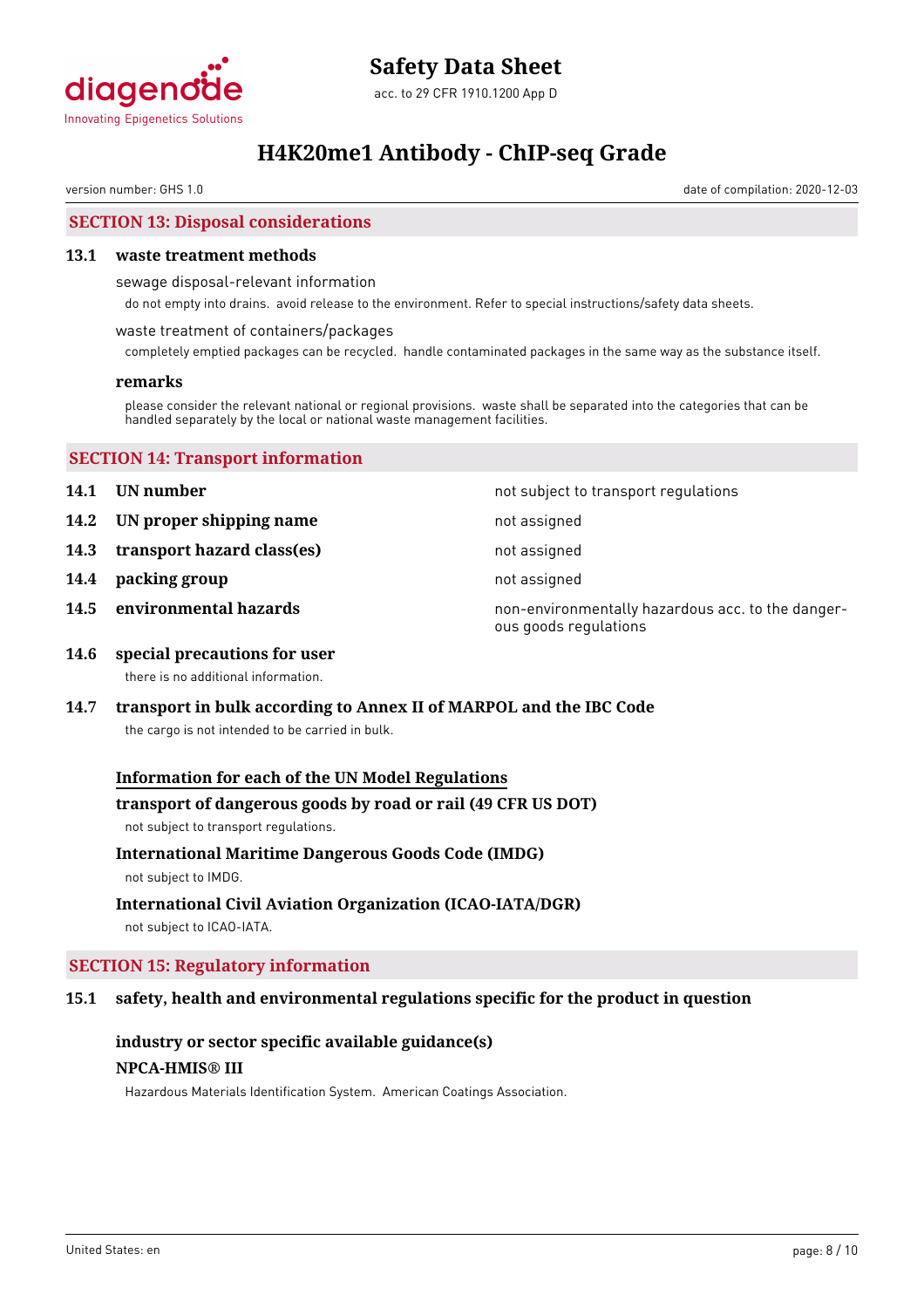

version number: GHS 1.0 date of compilation: 2020-12-03

| category            | rating | description                                                                                                                                                   |
|---------------------|--------|---------------------------------------------------------------------------------------------------------------------------------------------------------------|
| Chronic             |        | none                                                                                                                                                          |
| Health              |        | temporary or minor injury may occur                                                                                                                           |
| Flammability        |        | material that will not burn under typical fire conditions                                                                                                     |
| Physical hazard     |        | material that is normally stable, even under fire conditions, and will not react with water,<br>polymerize, decompose, condense, or self-react. Non-explosive |
| Personal protection |        |                                                                                                                                                               |

#### **NFPA® 704**

National Fire Protection Association: Standard System for the Identification of the Hazards of Materials for Emergency Response (United States).

| category       | degree of<br>hazard | description                                                                                           |
|----------------|---------------------|-------------------------------------------------------------------------------------------------------|
| Flammability   | 0                   | material that will not burn under typical fire conditions                                             |
| Health         |                     | material that, under emergency conditions, can cause temporary incapacitation or resid-<br>ual injury |
| Instability    |                     | material that is normally stable, even under fire conditions                                          |
| Special hazard |                     |                                                                                                       |

# **15.2 Chemical Safety Assessment**

chemical safety assessments for substances in this mixture were not carried out.

# **SECTION 16: Other information, including date of preparation or last revision**

### **abbreviations and acronyms**

| abbr.            | descriptions of used abbreviations                                                                                                                                                  |
|------------------|-------------------------------------------------------------------------------------------------------------------------------------------------------------------------------------|
| 49 CFR US DOT    | 49 CFR U.S. Department of Transportation                                                                                                                                            |
| Acute Tox.       | Acute toxicity                                                                                                                                                                      |
| CAS              | Chemical Abstracts Service (service that maintains the most comprehensive list of chemical substances)                                                                              |
| <b>DGR</b>       | Dangerous Goods Regulations (see IATA/DGR)                                                                                                                                          |
| DNEL             | Derived No-Effect Level                                                                                                                                                             |
| EC <sub>50</sub> | Effective Concentration 50 %. The EC50 corresponds to the concentration of a tested substance causing 50 %<br>changes in response (e.g. on growth) during a specified time interval |
| ErC50            | $\equiv$ EC50: in this method, that concentration of test substance which results in a 50 % reduction in either growth<br>(EbC50) or growth rate (ErC50) relative to the control    |
| Eye Dam.         | Seriously damaging to the eye                                                                                                                                                       |
| Eye Irrit.       | Irritant to the eye                                                                                                                                                                 |
| <b>GHS</b>       | "Globally Harmonized System of Classification and Labelling of Chemicals" developed by the United Nations                                                                           |
| <b>IATA</b>      | International Air Transport Association                                                                                                                                             |
| IATA/DGR         | Dangerous Goods Regulations (DGR) for the air transport (IATA)                                                                                                                      |
| ICA <sub>0</sub> | International Civil Aviation Organization                                                                                                                                           |
| <b>IMDG</b>      | International Maritime Dangerous Goods Code                                                                                                                                         |